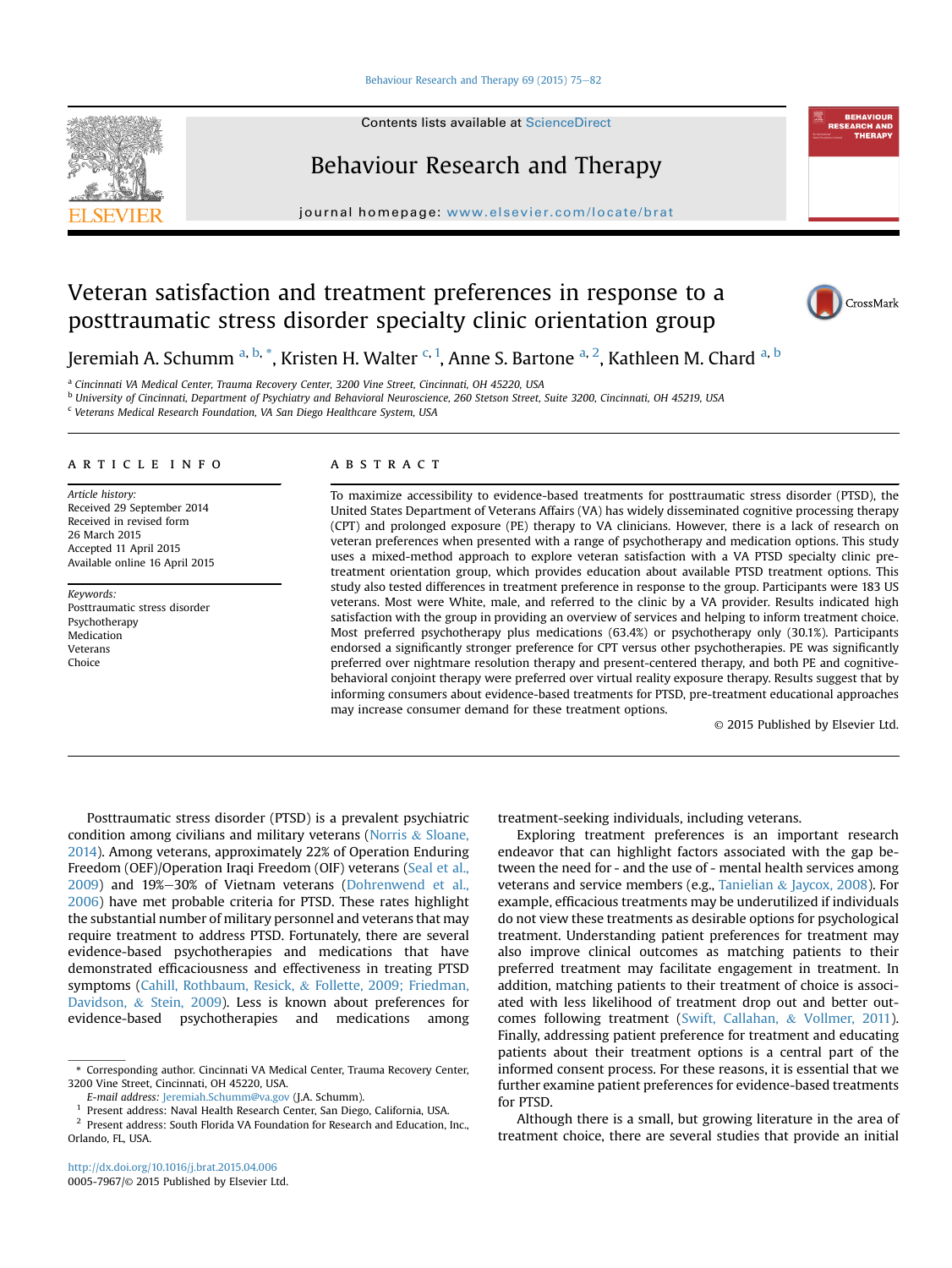understanding of individual preferences for treatment. In a sample of college students in the United Kingdom who were presented with 14 options for psychotherapies, results demonstrated the strongest preferences for cognitive therapy, exposure therapy, or psychoeducation, whereas eye movement desensitization and reprocessing (EMDR), psychodynamic psychotherapy, and therapies involving novel technologies (i.e., virtual reality, e-therapy, and computer-based therapy) were the least preferred treatment options ([Tarrier, Liversidge,](#page-7-0) & [Gregg, 2006\)](#page-7-0). Similar findings were shown among a sample of United States college student analogue sample in that exposure therapy and cognitive-behavioral therapy were the most preferred treatments ([Becker, Darius,](#page-6-0) & [Schaumberg, 2007](#page-6-0)).

Studies using clinical samples have also explored patient treatment preferences for PTSD, particularly regarding psychotherapy and medication. Consistent with the general public's preference for psychotherapy over medication ([Barlow, 2004](#page-6-0)); empirical evidence suggests that victims of assault prefer psychotherapy over medication ([Roy-Byrne, Berliner, Russo, Zatzick,](#page-7-0) & [Pitman, 2003](#page-7-0)). Specifically, 80% of the sample indicated interest in treatment (i.e., psychotherapy or medication), with 76% expressing interest in counseling and 62% in medication. The study did not assess preference for a specific type of counseling or for specific medications, so more detailed comparisons could not be made. [Zoellner, Feeny,](#page-7-0) [Cochran, and Pruitt \(2003\)](#page-7-0) showed that among 273 women there was a significant preference for cognitive-behavioral therapies (i.e., prolonged exposure [PE]) for PTSD as compared to sertraline. Preference for PE as compared to sertraline has been replicated in other studies using various samples, such as trauma-exposed women ([Feeny, Zoellner, Mavissakalian,](#page-6-0) & [Roy-Byrne, 2009](#page-6-0)), undergraduate students naïve to treatment [\(Pruitt, Zoellner, Feeny,](#page-7-0) [Caldwell,](#page-7-0) & [Hanson, 2012](#page-7-0)), and a community sample with trauma histories [\(Angelo, Miller, Zoellner,](#page-6-0) & [Feeny, 2008\)](#page-6-0). Patients may have preference for psychotherapies over medication due to the perception that processing the trauma is necessary for recovery ([Angelo et al., 2008; Jaeger, Echiverri, Zoellner, Post,](#page-6-0) & [Feeny, 2009\)](#page-6-0) or that psychotherapy appears more credible as a treatment option ([Zoellner, Feeny,](#page-7-0) & [Bittinger, 2009\)](#page-7-0).

To date, the only research examining treatment choice and preference among military personnel or veterans is a study by [Reger et al. \(2013\)](#page-7-0) of deployed US Army soldiers. Additionally, this study utilized a primarily male sample, which was a notable difference from prior studies examining treatment preference. Even with these differences, the findings were comparable to the results of non-military samples. Specifically, results showed Specifically, results showed greater preferences for PE and virtual reality exposure (VRE) compared to paroxetine or sertraline. Soldiers who preferred exposure therapies reported that they believed these medications to be less efficacious; whereas those who preferred medications were more concerned about stigma and negative repercussions associated with seeking treatment. These findings allude to the importance of beliefs regarding treatment efficacy in patient choice and preference. Particularly, understanding the mechanisms of treatment and perceived treatment efficacy are shown to be more robustly associated with treatment choice among patients seeking PTSD treatment than individual characteristics of the patient [\(Angelo et al., 2008; Chen, Keller, Zoellner,](#page-6-0) & [Feeny, 2013; Zoellner et al., 2009\)](#page-6-0). Thus, these findings support the importance of not only exploring treatment preferences, but educating patients seeking PTSD treatment about their treatment options.

The research literature has helped inform clinical understanding of preferences regarding PTSD treatment; yet there is a need for additional research on treatment choice for PTSD, especially within US Department of Veterans Affairs (VA). Currently, the VA mandates that patients be offered empirically-supported psychotherapies (i.e., cognitive processing therapy [CPT] and PE) for PTSD ([US Department of Veterans Affairs, 2012\)](#page-7-0). In order to make these treatments available to veterans, the VA has initiated an unprecedented dissemination program to train VA clinicians in evidencebased psychotherapies. However, researchers have noted that a top-down organizational approach to train clinicians and mandate that veterans are offered CPT and PE will have limited success unless there is also patient buy-in to engage in these treatments ([Karlin](#page-6-0) & [Cross, 2014\)](#page-6-0). To obtain maximum uptake of empirically-supported psychotherapies, [Karlin and Cross \(2014\)](#page-6-0) recommend a multi-level organization approach, which includes strategies to increase patient "pull" or motivation to receive empiricallysupported therapies. However, strategies that target patient preferences have been one of the most neglected aspects of healthcare dissemination [\(Karlin](#page-6-0) & [Cross, 2014](#page-6-0)). In addition, despite the availability of CPT and PE within VA clinics, there is a lack of research exploring veteran preferences for these and other PTSD treatment options. To our knowledge, no studies to date have examined treatment preferences when veterans seeking PTSD treatment are offered competing psychotherapies, choices for either psychotherapy or medication alone, or the option to receive psychotherapy combined with medication. Finally, clinic orientation groups are commonly used within VA settings as a method of educating and engaging veterans who are new to treatment [\(Karlin](#page-6-0) & [Cross, 2014\)](#page-6-0); yet there are no studies to examine veteran satisfaction with these groups or how these groups may affect veteran choice of treatments.

The first aim of this study was to examine veteran-reported satisfaction with a VA PTSD specialty clinic orientation group. The purpose was to increase the knowledge of consumer acceptability of a pre-treatment engagement strategy that is often used in VA clinics, but for which there is a lack of research [\(Karlin](#page-6-0) & [Cross, 2014](#page-6-0)). A mixed-method approach was used to measure quantitative ratings of veterans' satisfaction and to explore qualitative themes that arose from veterans' written responses to an open-ended question inviting feedback about how to improve the orientation group.

The second aim of this study was to compare veteran preference ratings for treatments offered within the clinic. Given the lack of research on veteran preferences for PTSD options, the purpose was to improve the understanding of veteran-rated preferences for specific forms of evidence-based treatment for PTSD. Based upon findings from non-veteran samples (e.g., [Roy-Byrne et al., 2003;](#page-7-0) [Zoellner et al., 2003\)](#page-7-0) and an active duty sample [\(Reger et al.,](#page-7-0) [2013\)](#page-7-0), we had the following hypotheses. First, veterans would more frequently endorse a preference for psychotherapy versus medication to address their PTSD. Second, veterans would indicate a stronger preference for CPT and PE versus other psychotherapies. This hypothesis is based upon prior studies of non-veterans who showed a preference for exposure-based and cognitive-behavioral psychotherapies versus other form of psychotherapy ([Becker](#page-6-0) [et al., 2007; Tarrier et al., 2006](#page-6-0)). Following prior research ([Angelo](#page-6-0) [et al., 2008; Chen et al., 2013](#page-6-0)), we expected that information regarding the strong efficacy and effectiveness of CPT and PE would persuade veterans to endorse a stronger preference for these psychotherapies in particular.

#### 1. Method

#### 1.1. Participants

Participants included 183 US military veterans who attended an outpatient VA PTSD clinic orientation group. Most veterans were male (89.13%;  $n = 164$ ) and, on average, in their mid-40's  $(M = 45.32, SD = 15.37)$ . Veteran service era was 43.48% ( $n = 80$ )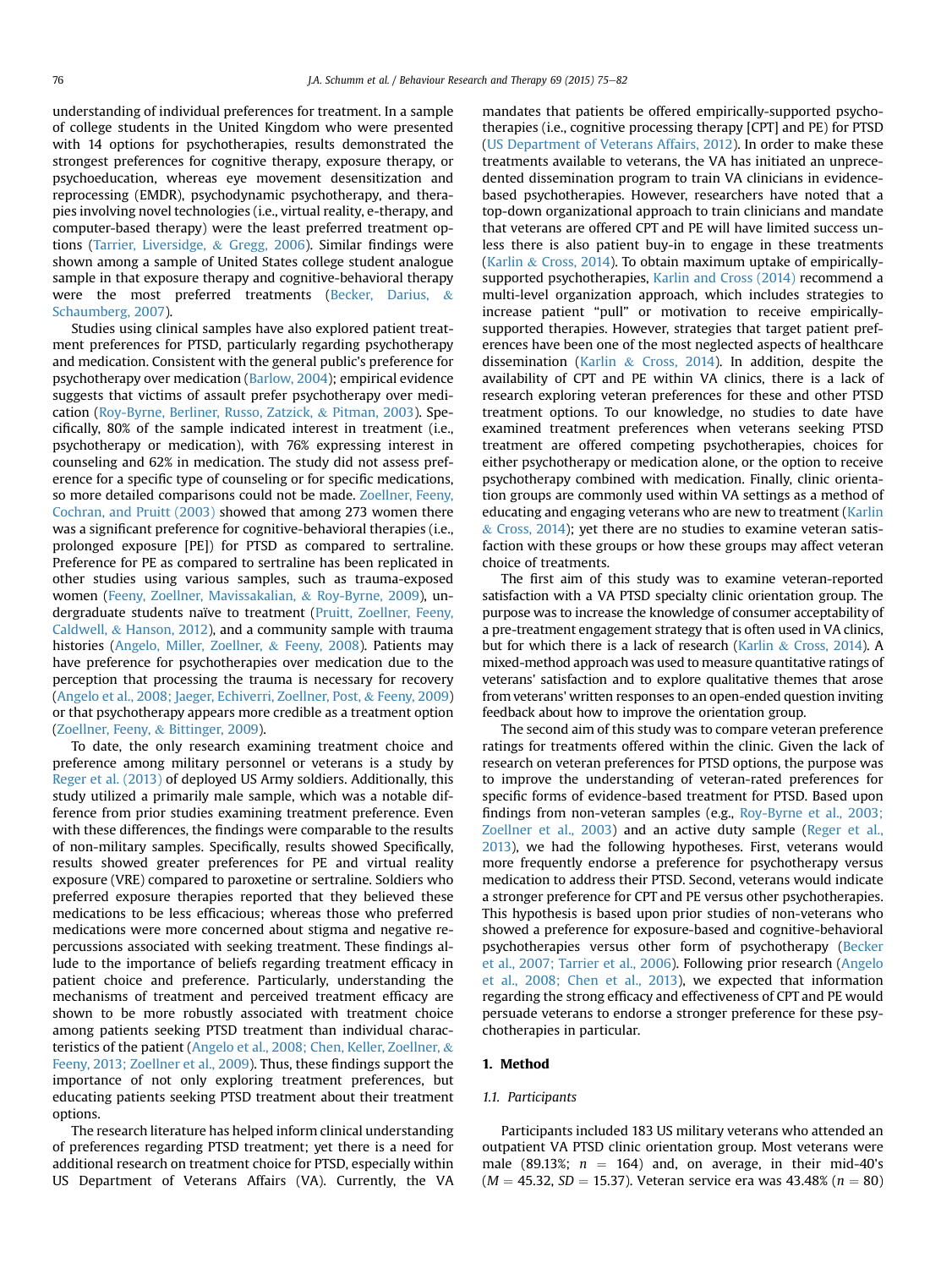Iraq/Afghanistan, 26.63% ( $n = 49$ ) Vietnam, 15.76% ( $n = 29$ ) Persian Gulf, 13.59% ( $n = 25$ ) Post-Vietnam, and 0.54% ( $n = 1$ ) between Korean and Vietnam Wars. Self-identified race was predominately White (78.26%;  $n = 144$ ) followed by African American (17.39%;  $n = 32$ ). Eighty-seven percent (86.96%;  $n = 160$ ) were VA provider referred, while 13.04% ( $n = 24$ ) were self-referred to the clinic. Veterans were encouraged to invite family members and friends to the orientation group.

#### 1.2. Materials and procedure

The 60-min orientation group was led by a licensed psychologist or social worker. The orientation group followed a structured agenda, which was provided to each veteran. The structured agenda included bullet points describing specific PTSD-focused psychotherapies and medication options that were offered through the PTSD clinic. Veterans were invited to take notes and ask questions during the group. Following the order dictated in this structured agenda, participants first received information about PE and CPT, which US VA/DoD guidelines recommend as first-line treatments for PTSD ([US Department of Veterans Affairs/](#page-7-0) [Department of Defense, 2010](#page-7-0)). In order to control for possible primacy effects, a random numbers table was used to determine the order in which PE or CPT were presented during a given orientation group session. Hence, order effects in presenting PE versus CPT were randomly distributed across orientation groups.

## 1.2.1. CPT and PE materials

Materials for describing CPT and PE include brochures produced by the VA. Participants are first given the brochures and the group facilitator provides an overview of the basic premise and structure of the treatments. Next, veterans are shown a video describing the specific treatments in-depth. Veterans view Cognitive Processing Therapy: Effective Treatment for Veterans with PTSD and the Prolonged Exposure Therapy: Embrace Your Life Again videos. Both videos are available through the VA and publically available through the US National Center for PTSD [\(http://www.ptsd.va.gov/](http://www.ptsd.va.gov/public/treatment/therapy-med/cognitive_processing_therapy.asp) [public/treatment/therapy-med/cognitive\\_processing\\_therapy.asp;](http://www.ptsd.va.gov/public/treatment/therapy-med/cognitive_processing_therapy.asp) [http://www.ptsd.va.gov/public/treatment/therapy-med/prolonge](http://www.ptsd.va.gov/public/treatment/therapy-med/prolonged-exposure-therapy.asp) [d-exposure-therapy.asp\)](http://www.ptsd.va.gov/public/treatment/therapy-med/prolonged-exposure-therapy.asp).

- 1. Cognitive Processing Therapy Veteran/Military Version (CPT; [Resick, Monson,](#page-7-0) & [Chard, 2010\)](#page-7-0) has the goal of reducing PTSD through emotional processing and cognitive restructuring of trauma-related emotions and thoughts. The treatment involves 12 weekly, 60-min, individual sessions. CPT assists veterans in processing trauma-related emotions through written accounts, as well as identifying more realistic and adaptive beliefs through the use of worksheets. VA/DoD guidelines recommend CPT as a first-line treatments for PTSD [\(US Department of Veterans](#page-7-0) [Affairs/Department of Defense, 2010](#page-7-0)).
- 2. Prolonged Exposure (PE; [Foa, Hembree,](#page-6-0) & [Rothbaum, 2007\)](#page-6-0) has the goal of reducing PTSD though through imaginal and in-vivo exposure, which involve repeated exposure to feared, but objectively safe, memories and situations until anxiety responses are diminished. The treatment involves 9-15 weekly, 90-min, individual sessions. PE assists veterans in engaging in activities they have been avoiding because of the PTSD and reducing distress in response to traumatic reminders. VA/DoD guidelines recommend PE as a first-line treatments for PTSD [\(US](#page-7-0) [Department of Veterans Affairs/Department of Defense, 2010\)](#page-7-0).
- 1.2.2. Description of other treatments

After CPT and PE were presented, veterans received a

description of other treatments, which were also listed on the printed agenda. The agenda outlines the purpose and format of the treatments and what components are included in each of the treatments. The following is the presentation order and summary of the information that was provided to veterans about these remaining treatment options:

- 1. Virtual Reality Exposure Therapy (VRE; [Rothbaum, Difede,](#page-7-0)  $\&$ [Rizzo, 2008](#page-7-0)) has the goal of reducing PTSD by utilizing a virtual reality format within a prolonged exposure therapy protocol. VRE assists veterans in recalling the trauma by using technology to simulate the sights, sounds, and smells of combat within a virtual reality environment. It otherwise follows a similar protocol to PE. The treatment involves 9–15 weekly, 90min, individual sessions. Studies show that VRE appears to be equally as effective as PE.
- 2. Cognitive-Behavioral Conjoint Therapy for PTSD (CBCT for PTSD; [Monson](#page-6-0) & [Fredman, 2012\)](#page-6-0) has the goals of reducing PTSD while improving the relationship between the person with PTSD and a concerned significant other. The treatment involves 15 weekly, 75-min conjoint sessions. Participants learn to improve conflict management and communication, engage in activities they have been avoiding because of the PTSD, and identify and challenge unhelpful thoughts that have been affected by the traumatic events. Controlled and uncontrolled studies show this is an effective therapy for reducing PTSD and improving relationships.
- 3. Nightmare Resolution Therapy (NRT; [Donovan](#page-6-0) & [Padin-Rivera,](#page-6-0) [2008\)](#page-6-0) is a variation of imagery rehearsal therapy with the goals of improving sleep and reducing trauma-related nightmares. It involves 5 weekly, 60-min, individual sessions. Participants record information about their sleep and nightmares, apply relaxation and other strategies to improve sleep, and rehearse a rescripted version of the nightmare in order to make it less distressing. Studies show some benefits of imagery rehearsal therapy in improving sleep and reducing traumarelated nightmares.
- 4. Present-Centered Therapy (PCT; [Bernardy et al., 2008](#page-6-0)) has the goals of improving the participant's understanding of PTSD and gaining a sense of mastery in coping with these symptoms. It involves 12 weekly, 60-min, individual sessions. Participants learn to identify problems and the role of PTSD in contributing to these problems. Participants also try out ways to better cope with PTSD and other problems. Multiple controlled studies show this is an effective treatment for PTSD, although some studies show that CPT and PE might work better for reducing PTSD symptoms.

Following the description of these psychotherapy options, participants are provided with a description of medication options for PTSD. Participants are told that they are not mandated to receive medications as part of the program but may elect to receive medications in addition to psychotherapies. Participants are also told that some veterans elect to receive medications without participating in psychotherapy. The following is the summary of the information presented to participants about medications:

1. Antidepressants have the most empirical support as medication options and are considered to be first-line choices in treating PTSD. Federal Drug Administration-approved anti-depressant medications for PTSD include sertraline (Zoloft) and paroxetine (Paxil). Other first-line antidepressant medications for PTSD include fluoxetine (Prozac) and venlafaxine (Effexor; [Friedman](#page-6-0) [et al., 2009; US Department of Veterans Affairs/Department of](#page-6-0) [Defense, 2010](#page-6-0)).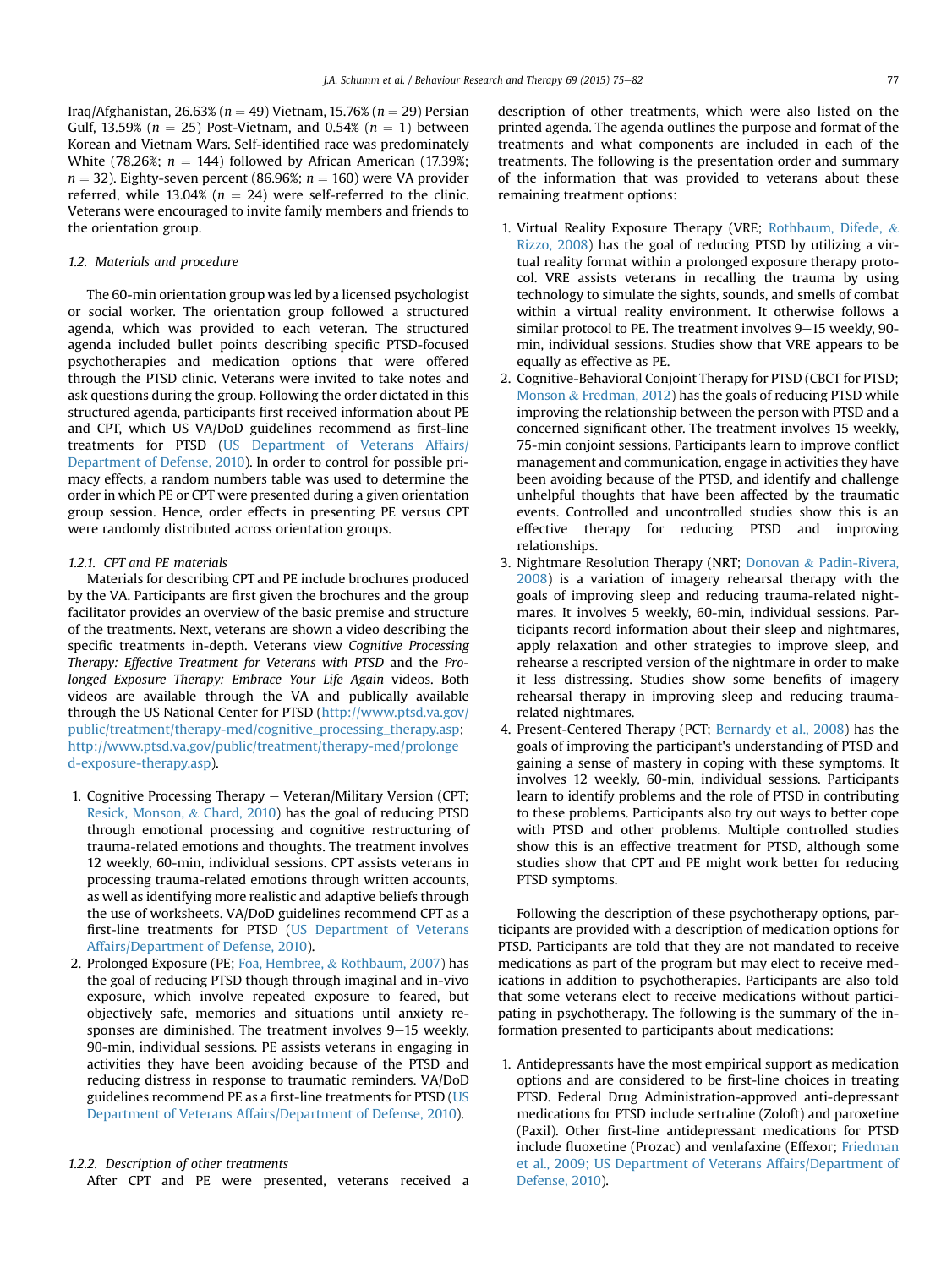- 2. Prazosin may be helpful as an adjunctive medication to improve sleep and reduce trauma-related nightmares ([Friedman et al.,](#page-6-0) [2009; US Department of Veterans Affairs/Department of](#page-6-0) [Defense, 2010](#page-6-0)).
- 3. VA/DoD practice guidelines recommend against the use of benzodiazapines for treating PTSD, as there are no demonstrated benefits of these medications in treating PTSD. These medications have possible harmful side effects including the risk for addiction, overdose in combination with alcohol, and interference with benefits of some psychotherapies ([US](#page-7-0) [Department of Veterans Affairs/Department of Defense, 2010\)](#page-7-0).

Finally, after receiving the information about medication options, veterans are asked to complete an orientation group questionnaire and those interested in treatment are scheduled for a PTSD clinic intake evaluation.

## 1.3. Instruments

## 1.3.1. Orientation group questionnaire

A 5-item mixed-method instrument was developed to assess the degree of veterans' satisfaction with the orientation group, initial treatment preferences, and recommendations for improving the orientation group. Item 1.

("How helpful was this group in providing an overview of the services available through this clinic?") and Item 2 ("How helpful was this group in informing your decision about your mental health care?") are answered on a 5-point scale ranging from 1 (not at all) to 5 (extremely). Item 3 asks respondents to indicate their interest in pursuing psychotherapy only, psychotherapy plus medication, medication only, or no treatment. Item 4 asks respondents who are interested in psychotherapy to rank order their choices for the following psychotherapies: CBCT for PTSD, CPT, PCT, PE, NRT, and VRE. If a participant endorses 'psychotherapy only' or 'psychotherapy plus medication' for item 3 and did not rank a particular psychotherapy for item 4, the item 4 rank for that particular therapy was coded as '7' to indicate that the preference ranked below any of the possible 6 choices. Reponses to Item 5 ("Is there anything we can do to improve the orientation and education group?"), an open-ended question, were qualitatively coded.

## 1.4. Analyses

In recognition that mixed-method represents a burgeoning approach in psychological research, our data were subjected to quantitative and qualitative analyses. Combining qualitative and quantitative methods has several advantages. This combination enables researchers insight into participants' worldviews, offers opportunities for exploring complex phenomena, and provides data for effectively tailoring interventions to individuals ([Peterson](#page-7-0) [et al., 2013\)](#page-7-0).

## 1.4.1. Qualitative analyses

One open-ended question was analyzed via content analysis, a method that arose out of the grounded theory approach [\(Glaser](#page-6-0)  $\&$ [Strauss, 1967\)](#page-6-0). After the raw survey data from both open-ended questions were compiled, two of the authors independently reviewed all responses several times to see what themes and categories emerged from the data. A list of initial categories was then generated as a means of representing potential patterns individually by both authors. The two authors compared notes and reconciled any differences from their initial lists. Categories were then inspected for overlap and redundancy and, when appropriate, combined by the two authors. After categories were established, the two authors used the consolidated list to independently code each comment.

#### 1.4.2. Quantitative analyses

Non-parametric tests were used to analyze veteran-reported preferences for treatment. Using IBM SPSS Statistics Version 22.0 ([IBM Corp, 2013](#page-6-0)), chi-square analyses were performed to test differences in the proportion of veterans who endorsed a preference for psychotherapy versus medication. Friedman's ANOVA ([Friedman, 1937\)](#page-6-0) was used to test differences in participants' rank order preference among psychotherapies.

#### 2. Results

2.1. Veteran satisfaction ratings and qualitative analysis of veteran suggestions for improving the group

One veteran did not provide satisfaction ratings. Veterans reported high levels of satisfaction with the orientation group. Of the 182 who provided satisfaction ratings, most veterans (83.5%) endorsed a rating of 4 (quite a bit) or 5 (extremely) in response to the item asking them to indicate how helpful the orientation was in providing an overview of the services available through the PTSD clinic ( $M = 4.15$ ; SD = 0.82). Most veterans (74.7%) endorsed a rating of 4 (quite a bit) or 5 (extremely) in response to the item asking them to indicate how helpful the orientation group was in informing their decision about mental health care ( $M = 3.95$ ; SD = 0.93).

A total of 58 veterans provided qualitative responses to the open-ended item asking for suggestions to improve the orientation group. The content analysis of these responses resulted in two categorical themes: 1) no suggested improvements and 2) suggested improvements. The inter-rater agreement in classifying responses was initially excellent ( $\kappa = 0.90$ ; [Fleiss, 1981](#page-6-0)) among two of the authors. Those two authors then met again to discuss and subsequently resolve differences. The content of most veteran responses (79.3%) indicated satisfaction with the orientation group and no suggestions for improvement (see [Table 1](#page-4-0)). Of the 12 "suggested improvements" comments, no thematic pattern could be identified.

#### 2.2. Quantitative analysis of veteran treatment preferences

Most (63.4%) of the 183 veterans endorsed a preference for psychotherapy plus medications. The next highest proportion endorsed preference for psychotherapy only (30.1%), followed by no treatment (3.8%) and medications only (2.7%). A one-sample chisquare test supported significant differences in the proportion of veterans endorsing these options,  $\chi^2$  (N = 183, df = 3) = 178.86,  $p < .001$ . A higher than expected (expected  $= 45.75$ ) number of veterans endorsed a preference for psychotherapy plus medications (observed  $= 116$ ) and psychotherapy only (observed  $= 55$ ) and a lower than expected number of veterans endorsed a preference for no treatment (observed  $= 7$ ) and medication only  $(observed = 5).$ 

To test our first hypothesis, we removed the 7 veterans who endorsed a preference for no treatment and conducted a onesample chi-square to test differences in the number of veterans endorsing preference for psychotherapy versus medication. Results supported significant differences in veteran treatment preference,  $\chi^2$  (N = 176, df = 2) = 105.35, p < .001. The most extreme residual differences between the expected (expected  $=$  58.67) and observed cell counts involved a higher than expected number of veterans endorsing a preference for psychotherapy plus medication (observed  $= 116$ ), and lower than expected number of veterans endorsing a preference for medication only (observed  $=$  5). The lowest residual difference between expected (expected  $= 58.67$ )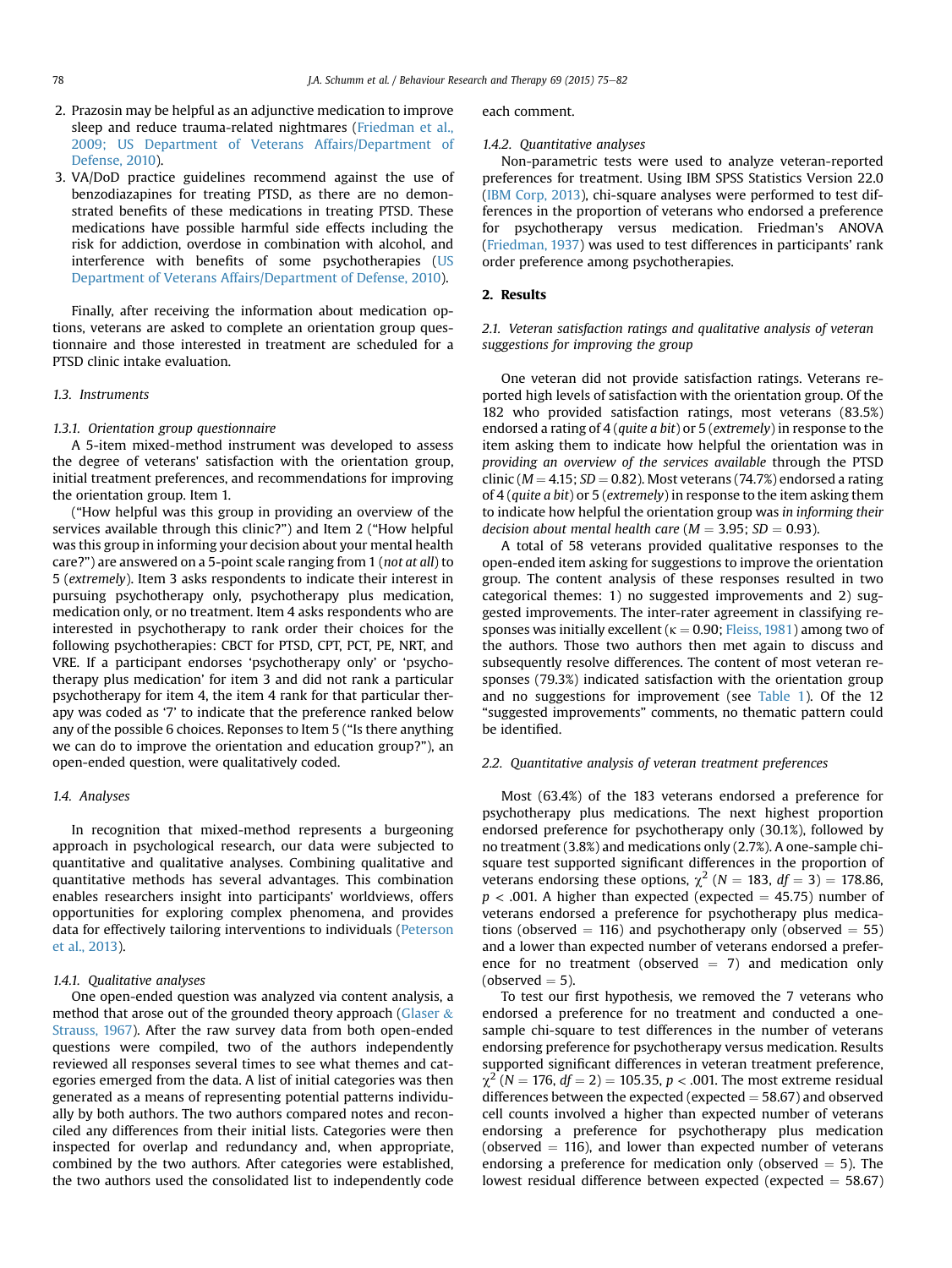<span id="page-4-0"></span>Table 1

Qualitative content analysis of veteran responses to open-ended question asking for recommendations to improve the posttraumatic stress disorder clinic orientation group.

| Themes                    | Frequency | Example                                                                                                                                                                                                                                                                                                                                                                                                                                                             |
|---------------------------|-----------|---------------------------------------------------------------------------------------------------------------------------------------------------------------------------------------------------------------------------------------------------------------------------------------------------------------------------------------------------------------------------------------------------------------------------------------------------------------------|
| No Suggested improvements | 46        | "It was informative and provided everything I needed to know."<br>"No, very informative and outlined services available very well."<br>"Gave a good in-depth analysis of each treatment, which helped me to make decisions easier."                                                                                                                                                                                                                                 |
| Suggested improvements    | 12        | "This was presented very well. Thank you."<br>"Session was informative and met expectations."<br>"A break between videos"<br>"Some of the cognitive language could be simplified"<br>"Give us some of the information beforehand so we can ask questions about the stuff we read."<br>"Time was a little short, but I'm sure more discussion time will be allotted for Q/A next during intake apt."<br>"Don't make PTSD patients sit with their backs to the door." |

and observed (observed  $=$  55) cell counts was found in veterans' preference for psychotherapy only. These findings provided mixed support for our first hypothesis in showing that the proportion of veterans endorsing a preference for medication only was lower than the number endorsing a preference for psychotherapy only or psychotherapy plus medication. However, the combination of psychotherapy plus medication was endorsed as the most preferred option.

To test our second hypothesis, we examined veterans' preference rankings for specific psychotherapies. Veterans' who indicated a preference for psychotherapy only or psychotherapy plus medication and who ranked one or more specific psychotherapies were included in this analysis. As show descriptively in Table 2, about half (51.0%) endorsed CPT as their first psychotherapy choice, while around one-fifth endorsed CBCT (20.4%) and PE (18.5%) as their first psychotherapy choice. Less than 7% endorsed PCT, NRT, or VRE as their first psychotherapy choice. To statistically test differences in preference ratings, we used Friedman's non-parametric omnibus test. Friedman's test supported differences in veterans' psychotherapy preference rankings,  $\chi^2$  (N = 154, df = 5) = 161.65, p < .001. Follow-up pairwise comparisons were conducted using Wilcoxon sign-ranked tests and using the Bonferonni correction for statistical significance. Pairwise comparisons showed significantly higher veteran preference rankings for CPT versus the other psychotherapies. PE was ranked significantly higher than PCT, NRT, or VRE. CBCT was ranked significantly higher than VRE. Other pairwise comparisons were non-significant (see [Fig. 1](#page-5-0)). These findings provided partial support for our second hypothesis that veterans would endorse a stronger preference for CPT and PE versus other psychotherapies.

| Table 2                                             |
|-----------------------------------------------------|
| Rank order preferences for psychotherapy treatment. |
|                                                     |

## 3. Discussion

Patient preferences for evidence-based PTSD treatments are understudied in the literature, particularly among US veterans receiving treatment in VA healthcare settings. The current study not only examined veteran preferences for evidence-based PTSD treatments in a US VA clinic setting, but also explored patient satisfaction with a clinic orientation group, commonly used within the VA to provide information about available treatment options ([Karlin](#page-6-0) & [Cross, 2014](#page-6-0)). With regard to veteran satisfaction with the clinic orientation group, the vast majority of veterans reported that they were at least quite a bit, if not extremely, satisfied with the orientation group. Similarly, the majority of veterans in the sample found the orientation group to be helpful in informing their mental health treatment decisions. Taken together, these findings indicate that veterans who attended the PTSD orientation group were generally satisfied with the group and found the content to be helpful in making informed treatment decisions. Given the ratio of "no suggested improvements" to "suggested improvements," the qualitative findings compliment the quantitative ones. A theme was not derived from the "suggested improvements" category in the present study. Additional research with a larger sample may provide insight into qualitative themes that may be endorsed by the minority of veterans who provide feedback as to how to improve the orientation group.

The study also explored patient preferences for PTSD treatment options in a US VA clinic setting. The hypothesis that veterans would endorse a preference for psychotherapy over medication, consistent with existing literature, was partially supported in the current study. Although, psychotherapy alone was preferred

| Treatment   | 1st choice<br>% | 2nd choice<br>N<br>$\%$ | 3rd choice<br>Ν<br>% | 4th choice<br>Ν<br>% | 5th choice<br>Ν<br>% | 6th choice<br>N<br>$\%$ | Not ranked<br>Ν<br>% |
|-------------|-----------------|-------------------------|----------------------|----------------------|----------------------|-------------------------|----------------------|
|             |                 |                         |                      |                      |                      |                         |                      |
| CBCT        |                 |                         |                      |                      |                      |                         |                      |
|             | 20.4            | 6.4                     | 9.6                  | 3.8                  | 2.5                  | 7.0                     | 50.3                 |
| CPT         | 80              | 27                      | 6                    |                      |                      |                         | 34                   |
|             | 51.0            | 17.2                    | 3.8                  | 3.2                  | 1.9                  | l.3                     | 21.7                 |
| PCT         | 10              | 17                      | 10                   | 12                   | 10                   |                         | 93                   |
|             | 6.4             | 10.8                    | 6.4                  | 7.6                  | 6.4                  | 3.2                     | 59.2                 |
| PE          | 29              | 38                      | 13                   |                      | 6                    |                         | 62                   |
|             | 18.5            | 24.2                    | 8.3                  | 1.9                  | 3.8                  | 3.8                     | 39.5                 |
| <b>NRT</b>  |                 | 24                      | 6                    | 16                   | 8                    |                         | 89                   |
|             | 4.5             | 15.3                    | 3.8                  | 10.2                 | 5.1                  | 4.5                     | 56.7                 |
| <b>VRET</b> |                 |                         | 15                   |                      | 13                   | 10                      | 103                  |
|             | 2.5             | 4.5                     | 9.6                  | 3.2                  | 8.3                  | 6.4                     | 65.6                 |

Note. Treatments: CBCT = Cognitive Behavioral Conjoint Therapy; CPT = Cognitive Processing Therapy; PCT = Present Centered Therapy; PE = Prolonged Exposure Therapy;  $NRT =$  Nightmare Resolution Therapy; VRET = Virtual Reality Exposure Therapy.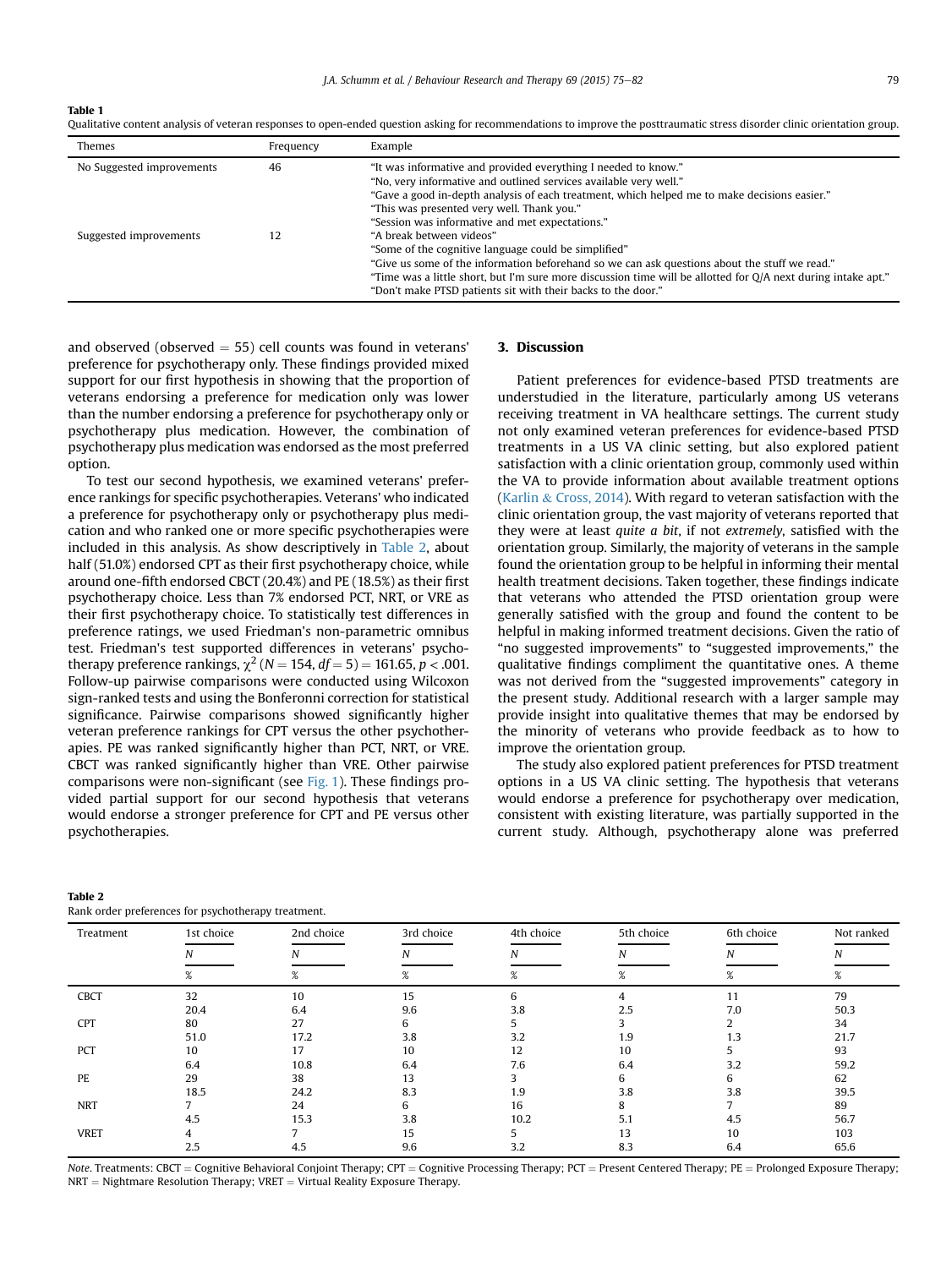<span id="page-5-0"></span>

Fig. 1. Pairwise comparisons of veteran mean preference rankings for psychotherapies.  $CBCT = Cognitive$  Behavioral Conjoint Therapy;  $CPT = Cognitive$  Processing Therapy;  $PCT = Present$  Centered Therapy;  $PE =$  Prolonged Exposure Therapy; NRT = Nightmare Resolution Therapy;  $VRET = Virtual$  Reality Exposure Therapy. Comparisons were conducted using Wilcoxon sign-ranked tests and using the Bonferonni correction for statistical significance. Dotted lines indicate comparisons that were significant,  $p < .05$ . Solid lines indicate comparisons that were non-significant.

significantly more than medication alone, the majority of veterans preferred the combination of psychotherapy and medication. This is an important finding as the majority of existing studies in this area only provided participants with options of psychotherapy or medication (e.g., [Reger et al., 2013; Roy-Byrne et al., 2003; Zoellner](#page-7-0) [et al., 2003\)](#page-7-0). When considering both veterans' preference for both psychotherapy and medications along with the demonstrated effectiveness of these treatments [\(Cahill et al., 2009; Friedman](#page-6-0) [et al., 2009\)](#page-6-0), these findings support offering PTSD-focused psychotherapies along with medications as first-line standard of care. That said, preference for the combination of psychotherapy and medication should be explored in terms of the evidence for combination treatments. Meta-analytic results of depression treatment indicated that the combination of psychotherapy and medication was significantly more effective than psychotherapy alone although yielded small to moderate effect size differences, which may or may not be clinically meaningful [\(Cuijpers, van Straten,](#page-6-0) [Warmerdam,](#page-6-0) & [Andersson, 2009\)](#page-6-0). Whereas a recent study of depression treatment found that the combination of psychotherapy and medication did not significantly improve outcomes compared to medication alone ([Kocsis et al., 2009\)](#page-6-0). Among PTSD studies, the evidence is inconclusive as to whether the combination of psychotherapy plus medication is superior to each treatment alone. ([Hetrick, Purcell, Garner,](#page-6-0) & [Parslow, 2010](#page-6-0)). Additional research is needed to investigate whether preference for receiving a combination of psychotherapy and medication versus either of these treatments alone influences PTSD treatment outcome.

When patients were given the option to receive both psychotherapy and medication, this option was the most frequently endorsed. Due to the small number ( $n = 55$ ) of veterans endorsing a preference for psychotherapy without medications, we were unable to adequately test differences in preference rankings for specific psychotherapy protocols between those preferring not to receive adjunctive medication versus the majority of veterans who preferred both psychotherapy and medication. Future research that includes a larger number of individuals preferring psychotherapy without medication may help to discern if this group differs in their preferences for specific psychotherapy protocols versus those who prefer both psychotherapy and medications.

Among preferences for psychotherapy options, results showed that veterans endorsed a stronger preference for CPT versus other psychotherapies and for PE versus PCT, NRT, or VRE. This provided partial support for our second hypothesis that veterans would endorse a stronger preference for CPT and PE versus other psychotherapies. These findings suggest that pre-treatment education about CPT and PE may offer a complimentary approach to VA organizational top-down dissemination strategies for CPT and PE ([Karlin](#page-6-0)  $& Cross, 2014$  $& Cross, 2014$ ). By increasing patient preference for these treatments, pre-treatment educational approaches may improve uptake of veteran engagement in evidence-based psychotherapies for PTSD.

Consistent with [Tarrier et al. \(2006\)](#page-7-0) results which showed a preference among college students for cognitive-behavioral therapies for PTSD over those that involve novel technologies (e.g., virtual reality), the current study showed that VRE was less preferred by veterans than competing cognitive-behavioral therapies (i.e., CBCT, CPT, and PE). Preference for VRE may be impacted by the fact that PE was presented as a competing and very similar form of psychotherapy, with the primary difference being the method in which the imaginal exposure is delivered. This may suggest that when given a choice of VRE and PE, veterans prefer to receive imaginal exposure via the conventional PE method of closing their eyes and imaging the traumatic memory versus keeping their eyes open and conducting imaginal exposure with assistance from a virtual reality combat environment. It is also possible that because participants were informed that PE can address both combat and non-combat PTSD, veterans with non-combat-related PTSD endorsed a preference for PE but not VRE. Since data from the study were collected prior to veterans completing an intake evaluation to determine whether veterans' PTSD symptoms were related to combat or non-combat traumas, we were not able to examine whether having non-combat-related PTSD impacted the preference ratings. This could be an important question for future research.

Preference ratings for CBCT and NRT may have been impacted by the unique applicability of these forms of psychotherapy. Unlike the other psychotherapies that are individually-based treatments, CBCT incorporates veterans' concerned significant others into treatment. Hence, CBCT is only applicable to those veterans with a concerned significant other who the veteran would like to incorporate into PTSD-focused psychotherapy. Ratings for CBCT were likely impacted by the fact that some veterans do not have a concerned significant other to involve in their treatment, making this treatment not applicable. That said, a similar proportion of veterans endorsed CBCT versus PE as their first choice, and there was not a significant difference in mean preference ratings for CBCT versus PE. This suggests that CBCT and PE may have similar proportions of veterans who are attracted to these treatments as their top psychotherapy choice. Because data was not collected on whether or not the veterans who presented to the orientation group had a concerned significant other, it is not possible to distinguish preferences among veterans who had a concerned significant other versus those who did not. Future research may be useful in examining differences in treatment choice among veterans who have a concerned significant other versus those who do not have a concerned significant other. Preference for NRT may have been impacted by this treatment being uniquely focused on addressing sleep problems and trauma-related nightmares. Although NRT may be appealing to many veterans who exhibit these specific symptom complaints, it is possible that veterans with other prominent complaints such as intrusive memories occurring during the day may have opted for competing treatments that have a broader symptom focus.

Several strengths were evident in this study. To begin, this study investigated patient preferences for PTSD treatment options and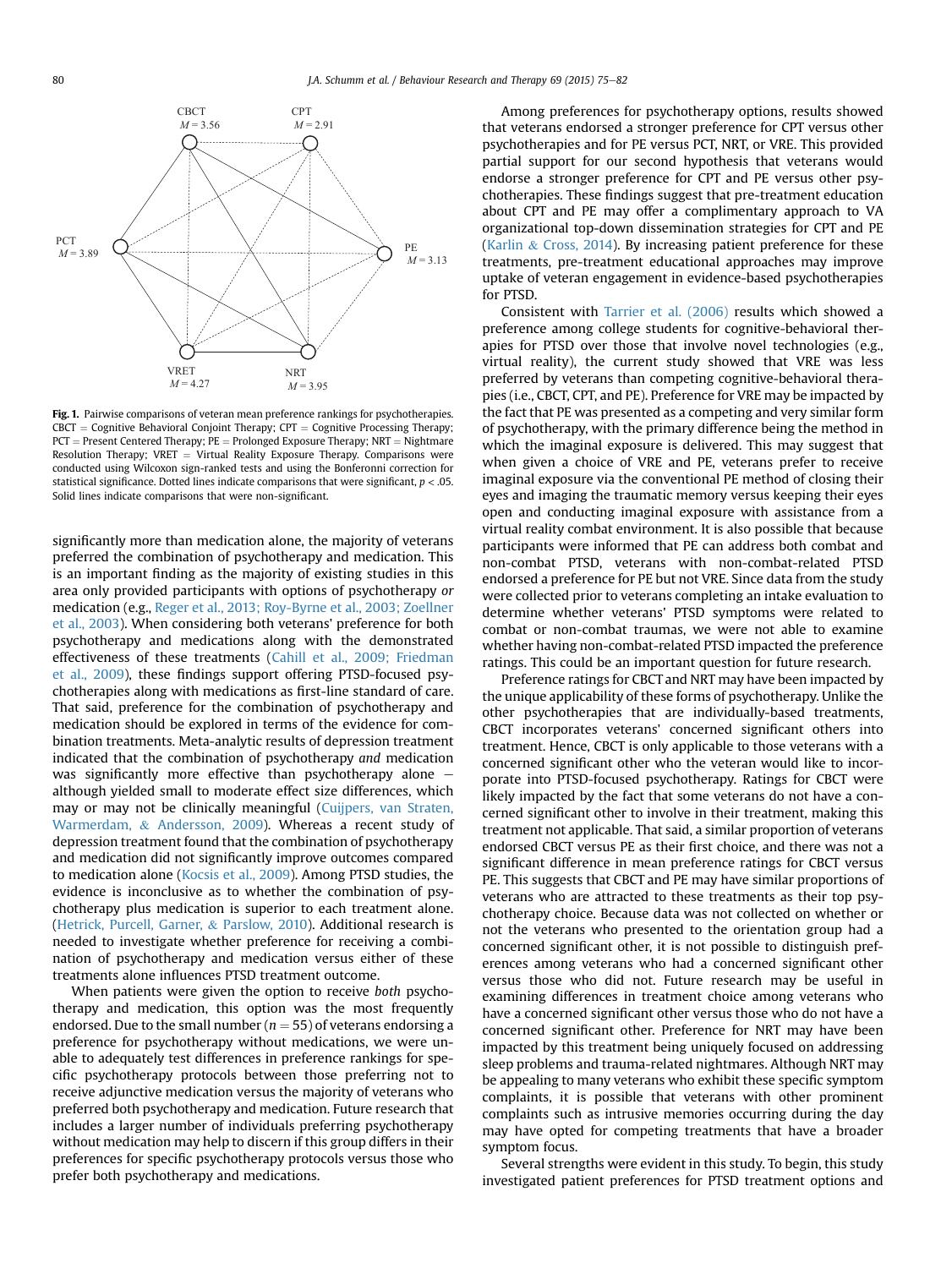<span id="page-6-0"></span>satisfaction with a USVA clinic orientation group, both of which are important yet understudied areas in the literature. Veterans were asked about preferences for not only psychotherapy or medication, but also for the combination of psychotherapy and medication. Given that the combination of psychotherapy and medication was the most preferred treatment option, this finding highlights the importance of asking about this combination in both research and clinical contexts. The order in which CPT and PE were presented in the orientation group, the two evidence-based psychotherapies for PTSD that are being disseminated within the VA, was randomized in the study to counteract primacy effects. Finally, the mixedmethod design provided a potentially richer and converging way of understanding veterans' reactions to and satisfaction with the orientation group versus a singular approach to assessing veterans' responses.

Limitations were also noted within the study. Because this study is not a controlled clinical trial, it is not possible to determine the degree to which the orientation group was specifically responsible for impacting veterans' treatment preferences and treatmentseeking behaviors. Another limitation of this study is that data were not collected from veterans' family members who were in attendance at the orientation group. Future research should be conducted to evaluate the degree to which a psychoeducation that involves veterans' family members is viewed by family members as being helpful in understanding PTSD treatment options that are available to the veteran. Although the orientation group described in the present study covered the first line, evidence-based treatments that are recommended by the US VA/DoD ([US Department of](#page-7-0) [Veterans Affairs/Department of Defense, 2010](#page-7-0)), the group was not exhaustive in describing treatments that are shown to be efficacious or effective in treating PTSD in general. Therefore, it is not clear how presentation of a wider range of treatment options would impact veterans' choice for PTSD-focused interventions. Finally, we did not collect qualitative data to evaluate veterans' rationale for why they preferred particular treatment options. Future research should investigate reasons why veterans prefer specific treatment options, as this may inform strategies for educating veterans about treatments.

In conclusion, this study supports the use of an orientation group as a pre-treatment strategy for engaging and educating veterans about PTSD treatment options. Findings suggest that this strategy may be useful in complimenting the multi-level VA initiative to disseminate evidence-based PTSD treatment to veterans. The PTSD educational group appears promising in promoting veteran treatment preference for evidence-based treatments for PTSD, which may improve the consumer "pull" or demand for such services (Karlin  $\&$ Cross, 2014). VA PTSD specialty clinics should consider offering this type of orientation group as a method of initially engaging and educating veterans about available treatment choice options and to improve consumer demand for evidence-based treatment options. By attending a PTSD orientation group prior to completing an intake evaluation or meeting with a clinician to plan the type of treatment, veterans have the opportunity to become educated about treatments and, as a result, more capable of providing input into choosing their PTSD treatment. When meeting with veterans to determine the nature of treatment, clinicians can then more effectively incorporate veteran preferences into their recommendations for the type of PTSD treatment. Future studies are needed to determine of veteran participation in a pretreatment orientation groups ultimately results in increased veteran preference for evidence-based PTSD treatments and engagement and completion of these treatments.

## Conflict of interest

None declared.

#### Acknowledgments

Preparation of this manuscript was supported by United States Department of Veterans Affairs grant CDA-2-019-09S (Jeremiah A. Schumm). Views expressed in this manuscript do not necessarily reflect those of the US Government or Department of Veterans Affairs. We thank Lindsey Linz for assistance in data look-up and coding.

#### References

- Angelo, F. N., Miller, H. E., Zoellner, L. A., & Feeny, N. C. (2008). "I need to talk about it": a qualitative analysis of trauma-exposed women's reasons for treatment choice. Behavior Therapy,  $39, 13-21$ . http://dx.doi.org/10.1016/  $htto://dx.doi.org/10.1016$ [j.beth.2007.02.002](http://dx.doi.org/10.1016/j.beth.2007.02.002).
- Barlow, D. H. (2004). Psychological treatments. American Psychologist, 59, 869-878. <http://dx.doi.org/10.1037/0003-066X.59.9.869>.
- Becker, C. B., Darius, E., & Schaumberg, K. (2007). An analog study of patient preferences for exposure versus alternative treatments for posttraumatic stress disorder. Behaviour Research and Therapy, 45, 2861-2873. [http://dx.doi.org/](http://dx.doi.org/10.1016/j.brat.2007.05.006) [10.1016/j.brat.2007.05.006](http://dx.doi.org/10.1016/j.brat.2007.05.006).
- [Bernardy, N., Davis, N., Howard, J., Key, F., Lambert, J., & Shea, M. T. \(2008\).](http://refhub.elsevier.com/S0005-7967(15)00064-9/sref4) Presentcentered therapy manual [\(Unpublished therapy manual\).](http://refhub.elsevier.com/S0005-7967(15)00064-9/sref4)
- [Cahill, S. P., Rothbaum, B. O., Resick, P. A., & Follette, V. M. \(2009\). Cognitive](http://refhub.elsevier.com/S0005-7967(15)00064-9/sref5)[behavioral therapy for adults. In E. B. Foa, T. M. Keane, M. J. Friedman, &](http://refhub.elsevier.com/S0005-7967(15)00064-9/sref5) J. A. Cohen (Eds.), [Effective treatments for PTSD: Practice guidelines from the In](http://refhub.elsevier.com/S0005-7967(15)00064-9/sref5)[ternational Society for Traumatic Stress Studies](http://refhub.elsevier.com/S0005-7967(15)00064-9/sref5) ((2nd ed.)). (pp. 139-[222\). New](http://refhub.elsevier.com/S0005-7967(15)00064-9/sref5) [York: Guilford](http://refhub.elsevier.com/S0005-7967(15)00064-9/sref5).
- Chen, J. A., Keller, S. M., Zoellner, L. A., & Feeny, N. C. (2013). "How will it help me?" Reasons underlying treatment preferences between sertraline and prolonged exposure in posttraumatic stress disorder. Journal of Nervous and Mental Disease, 201, 691-697. <http://dx.doi.org/10.1097/NMD.0b013e31829c50a9>.
- Cuijpers, P., van Straten, A., Warmerdam, L., & Andersson, G. (2009). Psychotherapy versus the combination of psychotherapy and pharmacotherapy in the treatment of depression: a meta-analysis. Depression and Anxiety, 26, 279-288. <http://dx.doi.org/10.1002/da.20519>.
- Dohrenwend, B. P., Turner, J. B., Turse, N. A., Adams, B. G., Koenen, K. C., & Marshall, R. (2006). The psychological risks of Vietnam for U. S. veterans: a revisit with new data and methods. Science, 313, 979-982. [http://dx.doi.org/](http://dx.doi.org/10.1126/science.1128944) [10.1126/science.1128944.](http://dx.doi.org/10.1126/science.1128944)
- [Donovan, B. S., & Padin-Rivera, E. \(2008\).](http://refhub.elsevier.com/S0005-7967(15)00064-9/sref9) Nightmare resolution therapy for posttrauma nightmares [\(Unpublished therapy manual\)](http://refhub.elsevier.com/S0005-7967(15)00064-9/sref9).
- Feeny, N. C., Zoellner, L. A., Mavissakalian, M. R., & Roy-Byrne, P. P. (2009). What would you choose? Sertraline or prolonged exposure in community and PTSD treatment seeking women. Depression and Anxiety, 26, 724-731. [http://](http://dx.doi.org/10.1002/da.20588) [dx.doi.org/10.1002/da.20588](http://dx.doi.org/10.1002/da.20588).
- Fleiss, J. L. (1981). [Statistical methods for rates and proportions](http://refhub.elsevier.com/S0005-7967(15)00064-9/sref11) (2nd ed.). New York, [NY: John Wiley.](http://refhub.elsevier.com/S0005-7967(15)00064-9/sref11)
- [Foa, E. B., Hembree, E. A., & Rothbaum, B. O. \(2007\).](http://refhub.elsevier.com/S0005-7967(15)00064-9/sref12) Prolonged exposure therapy for [PTSD: Emotional processing of traumatic experiences \(Therapist guide\)](http://refhub.elsevier.com/S0005-7967(15)00064-9/sref12). New York, [NY: Oxford University Press](http://refhub.elsevier.com/S0005-7967(15)00064-9/sref12).
- Friedman, M. (1937). The use of ranks to avoid the assumption of normality implicit in the analysis of variance. Journal of the American Statistical Association, 32, 675e701. <http://dx.doi.org/10.2307/2279372>.
- [Friedman, M. J., Davidson, J. R. T., & Stein, D. J. \(2009\). Psychopharmacology for](http://refhub.elsevier.com/S0005-7967(15)00064-9/sref14) [adults. In E. B. Foa, T. M. Keane, M. J. Friedman, & J. A. Cohen \(Eds.\),](http://refhub.elsevier.com/S0005-7967(15)00064-9/sref14) Effective [treatments for PTSD: Practice guidelines from the International Society for Trau-](http://refhub.elsevier.com/S0005-7967(15)00064-9/sref14)matic Stress Studies [\(\(2nd ed.\)\). \(pp. 245](http://refhub.elsevier.com/S0005-7967(15)00064-9/sref14)-[268\). New York: Guilford.](http://refhub.elsevier.com/S0005-7967(15)00064-9/sref14)
- Glaser, B. G., & Strauss, A. L. (1967). [Discovery of grounded theory: Strategies for](http://refhub.elsevier.com/S0005-7967(15)00064-9/sref15) qualitative research[. Chicago, IL: Aldine](http://refhub.elsevier.com/S0005-7967(15)00064-9/sref15).
- Hetrick, S. E., Purcell, R., Garner, B., & Parslow, R. (2010). Combined pharmacotherapy and psychological therapies for post traumatic stress disorder (PTSD).<br>Cochrane Database of Systematic Reviews. [http://dx.doi.org/10.1002/](http://dx.doi.org/10.1002/14651858.CD007316.pub2) [14651858.CD007316.pub2.](http://dx.doi.org/10.1002/14651858.CD007316.pub2) Issue 7. Art. No.: CD007316.
- IBM Corp. (2013). [IBM SPSS Statistics version 22 \[computer software\]](http://refhub.elsevier.com/S0005-7967(15)00064-9/sref17). Armonk, NY: [IBM Corp](http://refhub.elsevier.com/S0005-7967(15)00064-9/sref17).
- [Jaeger, J., Echiverri, A., Zoellner, L. A., Post, L., & Feeny, N. C. \(2009\). Factors asso](http://refhub.elsevier.com/S0005-7967(15)00064-9/sref18)[ciated with choice of exposure therapy for PTSD.](http://refhub.elsevier.com/S0005-7967(15)00064-9/sref18) International Journal of [Behavioral Consultation and Therapy, 5](http://refhub.elsevier.com/S0005-7967(15)00064-9/sref18), 294-[310.](http://refhub.elsevier.com/S0005-7967(15)00064-9/sref18)
- Karlin, B. E., & Cross, G. (2014). From the laboratory to the therapy room: National dissemination and implementation of evidence-based psychotherapies in the US Department of Veterans Affairs Health Care System. American Psychologist, 69, 19-33. [http://dx.doi.org/10.1037/a0033888.](http://dx.doi.org/10.1037/a0033888)
- Kocsis, J. H., Leon, A. C., Markowitz, J. C., Manber, R., Arnow, B., Klein, D. N., et al. (2009). Patient preference as a moderator of outcome for chronic forms of major depressive disorder treated with nefazodone, cognitive behavioral analysis system of psychotherapy, or their combination. Journal of Clinical Psychiatry, 70, 354-361. [http://dx.doi.org/10.4088/JCP.08m04371.](http://dx.doi.org/10.4088/JCP.08m04371)
- [Monson, C. M., & Fredman, S. J. \(2012\).](http://refhub.elsevier.com/S0005-7967(15)00064-9/sref21) Cognitive-behavioral conjoint therapy for [PTSD: Harnessing the healing power of relationships](http://refhub.elsevier.com/S0005-7967(15)00064-9/sref21). New York, NY: Guilford.
- [Norris, F. H., & Sloane, L. B. \(2014\). Epidemiology of trauma and PTSD. In](http://refhub.elsevier.com/S0005-7967(15)00064-9/sref22)